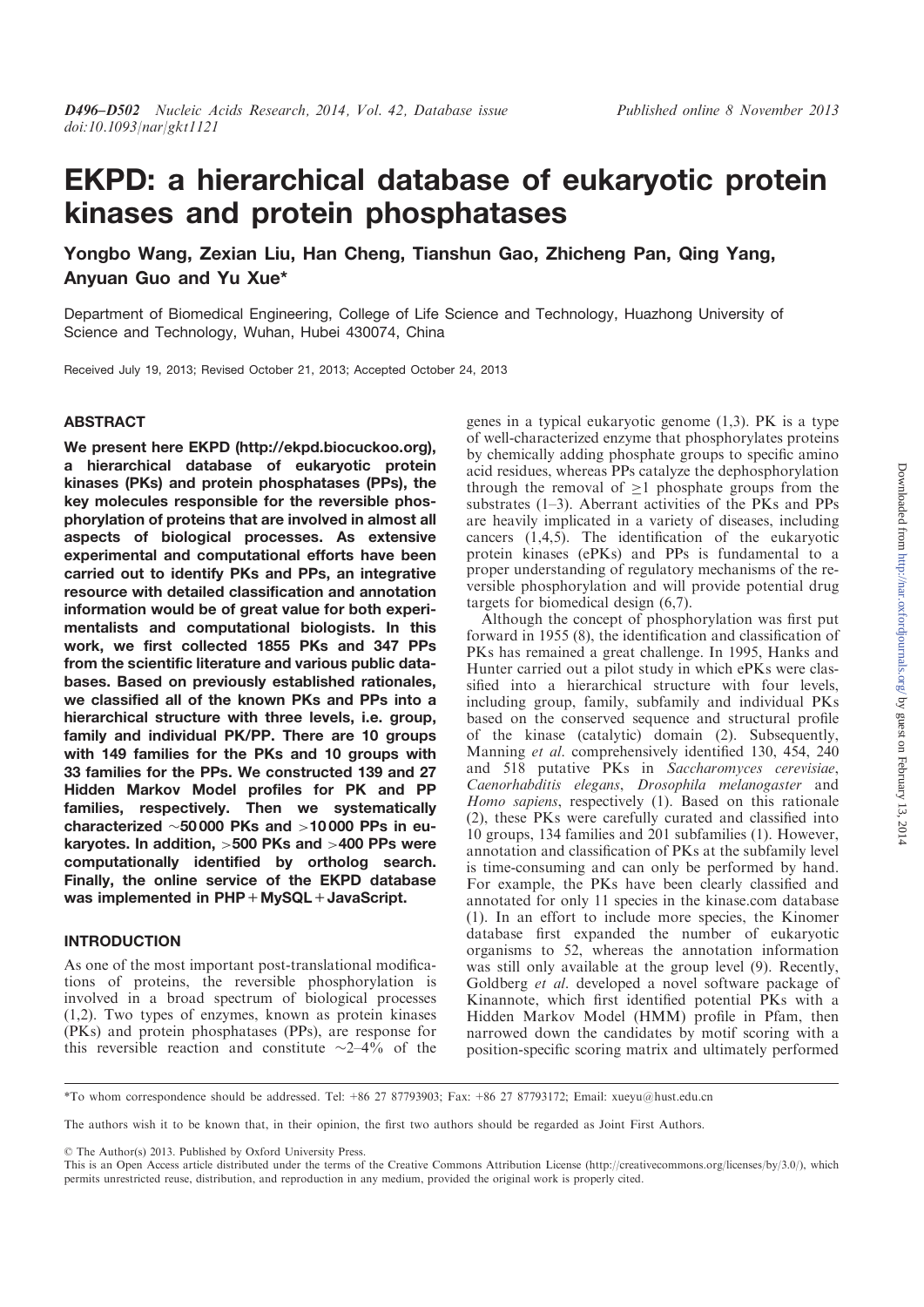a BLAST-based classification (10). This program was used to characterize the conserved ePKs in 36 species, whereas atypical protein kinases were difficult to predict using Kinannote (10).

In contrast with PKs, the number and classification of PPs are less well understood, and most studies have focused on protein tyrosine phosphatases (PTPs) (4,11). In 2004, Alonso et al. systematically identified 107 putative human PTPs and classified them into four groups or classes according to their catalytic domains and also their catalytic mechanisms as well as functions (12). Based on this classification rationale, the PTP database was constructed based on 601 non-redundant PTP domains derived from 61 species (13,14). Recently, functional and structural analysis of protein serine/threonine phosphatases (PSPs) has emerged as a hot topic (15,16). The classification of PSPs is also crucial for an understanding of functional specificity and diversity (15,16). In 2008, Kerk et al. (3) systematically predicted and classified 150 PSPs and PTPs in Arabidopsis thaliana. The PPs in several other plants have also been computed and annotated (3).

In this study, 1855 PKs and 347 PPs were collected from the scientific literature and various public databases. Based on previously established rationales (1,2,12–16), we classified all of the known PKs and PPs into a threelevel hierarchical structure, including group, family and single PK/PPs. There are 10 groups with 149 families for the PKs and 9 groups with 29 families for the PPs. Using HMMER (17), 139 and 27 HMM profiles were constructed for the PKs and PPs at the family level, respectively. Then we systematically characterized 49 912 PKs and 10 880 PPs in 84 eukaryotic species using the HMM profile of each family. Moreover, 521 PKs and 416 PPs were computationally identified by ortholog search. The detailed annotations from the Ensembl (18) and UniProtKB (19) databases were integrated, and the classification information was also provided. Finally, an integrative database made up of ePKs, together with the protein phosphatases database (EKPD), was developed with 50 433 PKs and 11 296 PPs. The EKPD will be regularly updated to integrate more data and information.

## CONSTRUCTION AND CONTENT

## Data collection

From the kinase.com database (1), we first obtained 1855 curated and classified PKs from S. cerevisiae, C. elegans D. melanogaster, Mus musculus and H. sapiens. The fulllength protein and kinase domain sequences were directly downloaded (1). We also searched PubMed with the keyword 'phosphatase' and collected 347 known PPs from the scientific literature published in the period 2006–2011. The full-length PP sequences were obtained from the Ensembl (18) and UniProtKB (19) databases. The phosphatase domain information was taken from the annotations in UniProtKB. Both the kinase and phosphatase domains were further examined by searching the Pfam database (20). Moreover, we downloaded the complete proteome sets for 84 eukaryotes including 60

animals, 22 plants and 2 fungi, from Ensembl (release version 70, http://www.ensembl.org/, under the directory of '/pub/release-70/fasta'), EnsemblPlants (release version 16, http://plants.ensembl.org/) and EnsemblFungi (release version 16, http://fungi.ensembl.org/), respectively (18). Because a considerable number of eukaryotic proteomes had a poor annotation quality, we discarded proteins having  $>1$  'X' residues instead of a specific amino acid. To eliminate the redundancy, we further used 'CD-HIT', a tool for clustering similar sequences (21), to compare the proteins in each species separately. If multiple proteins were of 100% identity, the CD-HIT program only retained one sequence. The removed sequences were not used for any further analysis.

## Genome-wide identification of PKs and PPs

Based on previously established rationales (1,2,12–16), we manually classified all of the curated PKs and PPs into 10 groups with 148 families and 10 groups with 33 families, respectively (Supplementary Table S1 and S2). More details on the classification of the PKs and PPs are provided in the Supplementary Results. Because the number of PKs and PPs is limited in several of the families, 139 and 27 HMM profiles were obtained for the PK and PP families, respectively. The catalytic domain sequences of the PKs and PPs were first aligned with MUSCLE (http://www.drive5.com/muscle/, version 3.8.31), an extensively used tool for multiple sequence alignment (22). HMM models were then constructed with the hmmbuild program in the HMMER 3.0 package (http://hmmer.janelia.org/) (17). Furthermore, the hmmsearch program of HMMER 3.0 (17) was separately applied to a search of all the protein sequences in 84 eukaryotes with PK and PP HMM profiles. The default parameters were adopted for the three programs. Because multiple variant peptides can originate from a single gene, here we used the Ensembl Gene ID as the unique accession to avoid any redundancy. For a given gene, only the protein with the most significant E-value was retained as the representative sequence. Again, because several similar proteins may be generated from a single gene but with different Ensembl Gene IDs, we downloaded the gene start (bp) and end (bp) information from the BioMart service of Ensembl (18) for each species. For each family, if the gene coordinates of multiple proteins were identical or overlapped, the longest one was retained. In addition, to balance the sensitivity and specificity in the prediction of new PKs and PPs, we manually selected a cutoff value for each family based on the realistic constant log-odds likelihood score in hmmsearch (17) (Figure 1). The prediction performances were also carefully evaluated subsequently (Supplementary Results and Supplementary Figure S1).

For the families without any HMM profile, we conducted orthology searches (23) to identify 521 and 416 additional PKs and PPs, respectively. As previously described (23), the strategy of reciprocal best hits was adopted by pairwise detection orthologs in the 84 eukaryotes. The blastall program in the BLAST package was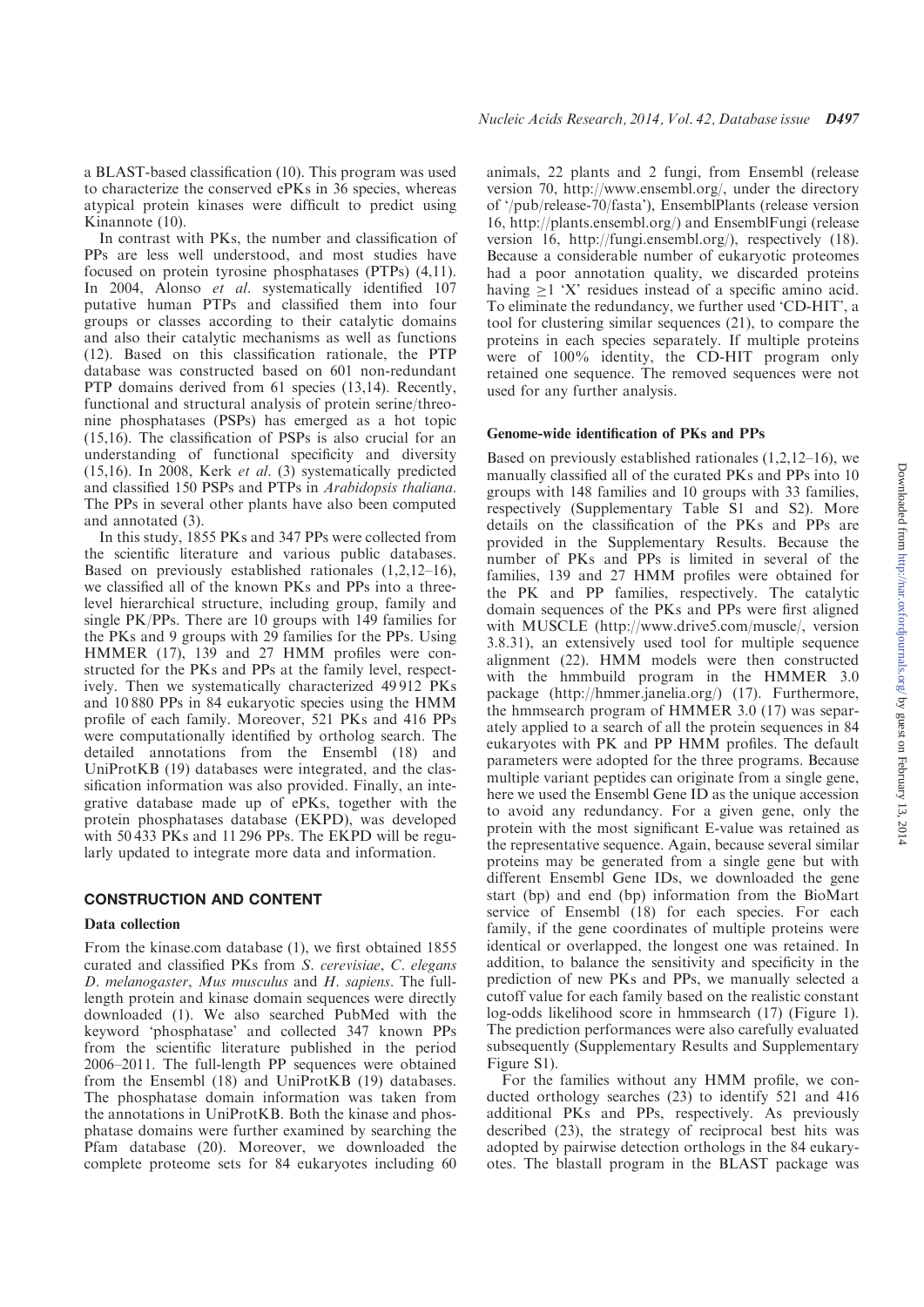## D498 Nucleic Acids Research, 2014, Vol. 42, Database issue

| <b>AGC</b>                         |                | <b>CAMK</b>         |       | CK <sub>1</sub>     |       | TK                  |                | Other                      |                | <b>PPP</b>           |       | <b>DSP</b>           |       |  |
|------------------------------------|----------------|---------------------|-------|---------------------|-------|---------------------|----------------|----------------------------|----------------|----------------------|-------|----------------------|-------|--|
| Akt                                | 194.2          | CAMK1               | 125.5 | CK1                 | 98.2  | Abl                 | 367.5          | Aur                        | 159.2          | PP <sub>1</sub>      | 169.7 | aDSP                 | 37.2  |  |
| <b>DMPK</b>                        | 81.2           | CAMK <sub>2</sub>   | 116.4 | Dual                | 407.8 | Ack                 | 97.8           | <b>BUB</b><br>Bud32        | 87.8<br>93.1   |                      |       | <b>MKP</b>           | 69.0  |  |
| <b>GRK</b>                         | 188.5          | <b>CAMKL</b>        | 89.9  | <b>TTBK</b>         | 258.1 | Alk                 | 80.8           | <b>CAMKK</b>               | 138.3          | PP <sub>2</sub> A    | 120.6 |                      |       |  |
| <b>MAST</b>                        | 86.3           | CASK                | 183.8 | <b>TTBKL</b>        | 164.1 | Axl                 | 159.8          | CDC7                       | 80.3           | PP <sub>2</sub> B    | 79.6  | <b>PRL</b>           | 109.6 |  |
| <b>NDR</b>                         | 113.1          | <b>DAPK</b>         | 85.6  | <b>VRK</b>          | 112.2 | CCK4                | 196.2          | <b>HAL</b>                 | 185.7          | PP <sub>4</sub>      | 161.0 | CDC14                | 60.3  |  |
| PDK1                               | 98.5           | <b>DCAMKL</b>       | 150.4 | Worm10              | 434.6 | Csk<br><b>DDR</b>   | 144.6<br>60.8  | Haspin                     | 124.7          |                      |       | <b>SSH</b>           | 72.7  |  |
| <b>PKA</b>                         | 153.2          | <b>МАРКАРК</b>      | 112.7 | Worm6               | 76.0  | <b>EGFR</b>         | 101.6          | <b>IKK</b>                 | 135.1          | <b>PP5</b>           | 120.9 | <b>Myotubularins</b> | 74.5  |  |
| <b>PKC</b>                         | 164.6          |                     |       | Worm7               | 203.5 | Eph                 | 120.1          | <b>IRE</b><br><b>MOS</b>   | 86.2<br>118.7  | PP <sub>6</sub>      | 168.1 | <b>PTEN</b>          |       |  |
| <b>PKG</b>                         | 190.5          | <b>MLCK</b>         | 139.6 |                     |       | FAK                 | 190.0          | <b>NAK</b>                 | 162.3          | PP7                  | 72.8  |                      | 65.0  |  |
| <b>PKN</b>                         | 159.0          | PHK                 | 140.0 | Worm8               | 524.7 | FGFR                | 192.0          | <b>NEK</b>                 | 81.4           |                      |       | <b>PPM</b>           |       |  |
| <b>RSK</b>                         | 101.2          | PIM                 | 149.7 | Worm9               | 535.4 | Fer                 | 73.6           | NKF1                       | 137.0          | Kelch                | 301.7 | <b>PP2C 1</b>        | 25.6  |  |
| <b>RSKL</b>                        | 81.5           | <b>PKD</b>          | 101.6 | <b>Unclassified</b> | 63.4  | InsR                | 232.2          | NKF <sub>2</sub>           | 125.0          | <b>SLP</b>           | 67.4  | <b>PP2C 2</b>        | 38.7  |  |
| <b>RSKR</b>                        | 139.7          | <b>PSK</b>          | 284.6 | <b>TKL</b>          |       | Jak                 | 68.0           | NKF3<br>NKF4               | 175.9<br>180.9 | Unclassified         | 94.9  | PP <sub>2C</sub> 3   | 24.7  |  |
| <b>SGK</b>                         | 152.7          | <b>RAD53</b>        | 106.7 | <b>IRAK</b>         | 88.6  | <b>KIN16</b>        | 282.8          | NKF5                       | 92.3           |                      |       |                      |       |  |
| <b>YANK</b>                        | 140.6          | <b>RSKb</b>         | 78.9  | LISK                | 75.8  | <b>KING</b>         | 414.3          | <b>NRBP</b>                | 154.5          | <b>Asp Based PTP</b> |       | <b>PDP</b>           | 171.0 |  |
| Unclassified                       | 38.9           | <b>TSSK</b>         | 125.4 | LRRK                | 118.2 | Lmr                 | 127.9          | <b>PEK</b>                 | 107.2          | FCP SCP<br>30.4      |       | <b>LMWPTP</b>        |       |  |
| <b>CMGC</b>                        |                | Trbl                | 151.2 | <b>MLK</b>          | 74.9  | Met                 | 95.0           | PLK                        | 75.5           |                      |       | <b>LMWPTP</b>        | 77.2  |  |
| <b>CDK</b>                         | 61.1           | Trio                | 68.8  | <b>RAF</b>          | 102.9 | Musk                | 138.1          | <b>RAN</b>                 | 176.4          | <b>EYA</b>           | 49.7  |                      |       |  |
| <b>CDKL</b>                        | 110.8          | <b>Unclassified</b> | 102.8 | <b>RIPK</b>         | 113.7 | <b>PDGFR</b>        | 139.2<br>194.5 | SCY<br>Slob                | 79.3<br>232.5  | MDP1<br>145.6        |       | <b>CDC25</b>         |       |  |
| <b>CLK</b>                         | 91.2           | <b>STE</b>          |       | <b>STKR</b>         | 89.5  | <b>Ret</b><br>Ror   | 321.9          | <b>TBCK</b>                | 58.8           | <b>Classical PTP</b> |       | CDC <sub>25</sub>    | 50.5  |  |
| <b>DYRK</b>                        | 97.7           |                     |       | Unclassified        | 136.5 | <b>Ryk</b>          | 89.5           | <b>TLK</b>                 | 139.9          |                      |       | <b>PTPLA</b>         |       |  |
| <b>GSK</b>                         | 124.1          | <b>STE11</b>        | 113.4 | <b>Atypical</b>     |       | Sev                 | 187.7          | <b>TOPK</b>                | 149.2          | <b>RPTP</b>          | 62.1  |                      |       |  |
| <b>MAPK</b>                        | 61.5           | <b>STE20</b>        | 42.2  | ABC1                | 71.4  | Src                 | 115.7          | <b>TTK</b>                 | 161.9          | <b>NRPTP</b>         | 55.5  | <b>PTPLA</b>         | 35.5  |  |
| <b>RCK</b>                         | 92.0           | STE7                | 75.6  | Alpha               | 36.7  | Syk                 | 216.9          | <b>ULK</b><br><b>VPS15</b> | 64.1<br>220.9  |                      |       |                      |       |  |
| <b>SRPK</b><br><b>Unclassified</b> | 120.9<br>109.9 | Unclassified        | 117.2 | <b>PDHK</b>         | 120.3 | <b>Tec</b>          | 116.1          | WEE                        | 63.6           |                      |       |                      |       |  |
|                                    |                |                     |       |                     |       | Tie                 | 346.4          | <b>WNK</b>                 | 83.0           |                      |       |                      |       |  |
|                                    |                |                     |       | <b>PIKK</b>         | 110.4 | Trk                 | 70.2           | Worm1                      | 581.4          |                      |       |                      |       |  |
|                                    |                |                     |       | <b>RIO</b>          | 71.5  | <b>VEGFR</b>        | 184.4          | Worm2                      | 492.7          |                      |       |                      |       |  |
| <b>PK families</b>                 |                |                     |       |                     |       | <b>Unclassified</b> | 110.1          | Worm3                      | 639.1<br>413.5 |                      |       | <b>PP families</b>   |       |  |
|                                    |                |                     |       |                     |       | <b>RGC</b>          |                | Worm4<br>Worm5             | 436.4          |                      |       |                      |       |  |
|                                    |                |                     |       |                     |       | <b>RGC</b>          | 70.8           | Unclassified               | 30.4           |                      |       |                      |       |  |
|                                    |                |                     |       |                     |       |                     |                |                            |                |                      |       |                      |       |  |

Figure 1. The cutoff values of the 139 and 27 HMM profiles for the PK and PP families. The hmmsearch calculates both the E-values and log-odds likelihood scores for given sequences (17). Because the E-values depend on the database size and generate inconsistent results when the database is updated, we used realistic constant log-odds likelihood scores as the threshold values.

used (24). All of these HMM profiles can be freely downloaded at http://ekpd.biocuckoo.org/faq.php.

#### A landscape of ePKs and PPs

In total, 50 433 PKs and 11 296 PPs from 84 eukaryotic species were identified, with an average of 600.4 PKs and 134.5 PPs per organism (Supplementary Table S1 and S2). Although there are 395.5 PKs on average per animal, the average number of plant PKs is 3-fold (1202.0) higher than animals (Supplementary Table S1). A heatmap of the classifications and identification patterns for several of the major PK and PP groups was visualized using the ggplot2 program (http://had.co.nz/ggplot2/) in the R package (http://www.r-project.org/) (25) (Figure 2). From the results, the numbers of animal or plant PKs in the same group or family can differ greatly (Figure 2). For example, we identified 310 RGC PKs in 60 animals with an average number of 5.2 per species, whereas no RGC kinases were detected in 22 plants (Supplementary Table S1). Also, there are 66.1 TK kinases on average per animal, whereas only 2.7 TK kinases on average were detected per plant (Supplementary Table S1). In addition, only a small proportion of PKs are TKL kinases (8.2%) in animals, whereas up to 60.4% of plant PKs were classified in the TKL group (Supplementary Table S1). This result is consistent with previous analyses, which have shown that TKL kinases

predominantly occur in plants (26). The average numbers of PPs are moderately different, as they were 126.0 and 166.3 per animal and plant organisms, respectively (Supplementary Table S2).

PKs and PPs are typically multidomain proteins containing a variety of other protein domains in addition to the catalytic domain. To identify the proteins domains that co-occur with the kinase and phosphatase catalytic domains, the distribution and diversity of the Pfam domain in the PKs (Supplementary Table S3) and PPs (Supplementary Table S4) were statistically analysed using a the hypergeometric test (27) (Supplementary Methods,  $P < 10^{-8}$ ). Although a number of Pfam domains are preferentially over- or under-represented in both PKs and PPs, more domains are exclusively enriched or deprived in PKs or PPs (Supplementary Table S3 and S4). For example, SH2 (PF00017), which acts as a type of phosphotyrosine interacting domain (28), is significantly enriched in both the PKs and PPs (Supplementary Table S3 and S4). Meanwhile, the F-box domain (PF00646), which is found in specific proteins that recruit substrates for ubiquitination and proteasomal degradation (29), is significantly under-represented in both PKs and PPs (Supplementary Table S3 and S4). However, another type of phosphotyrosine-binding domain, PTB (PF08416) (28) is only significantly over-represented in PPs (Supplementary Table S4), whereas the SH3 domain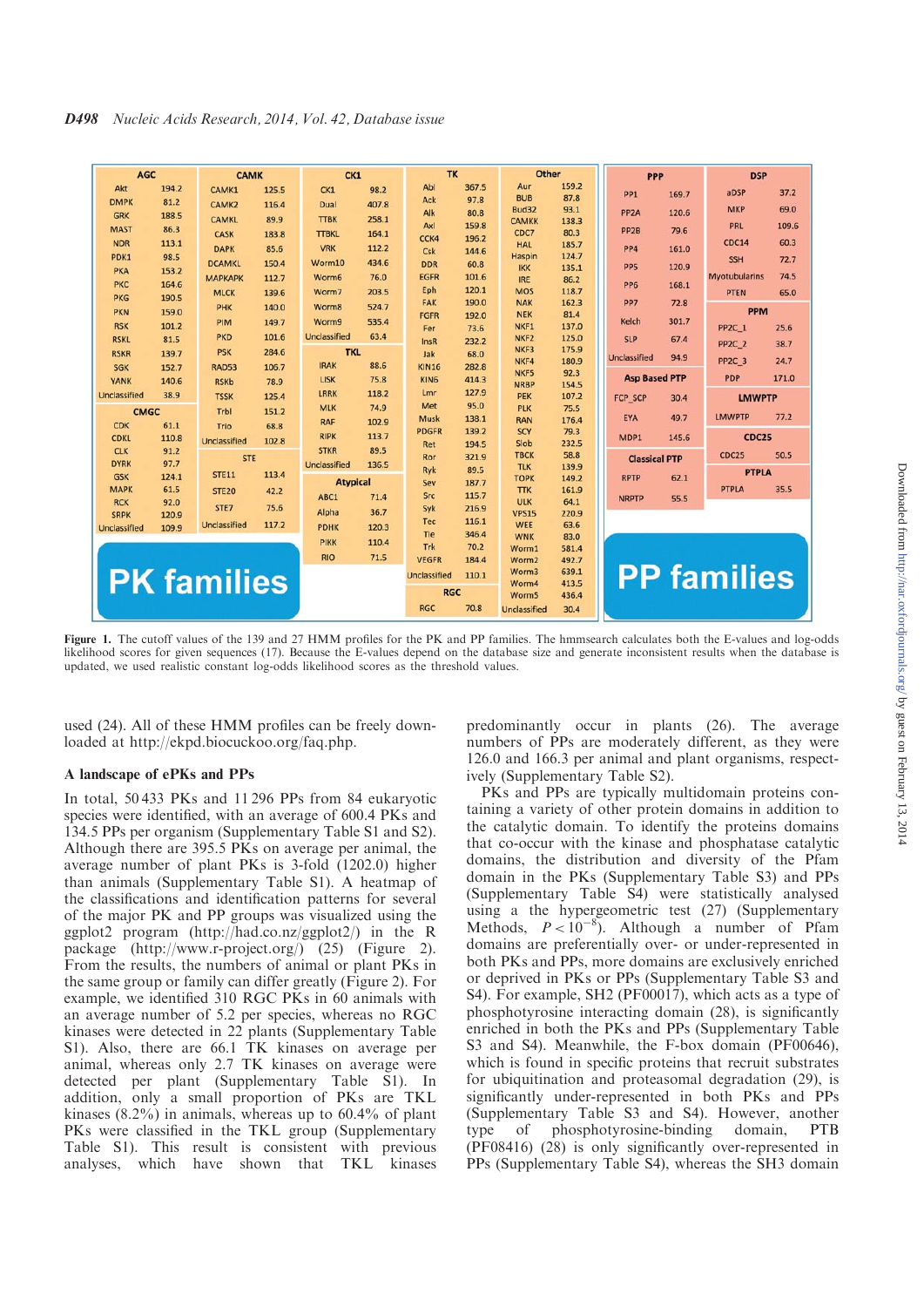

Figure 2. The heatmap of the classifications and the numbers of proteins for several major groups. Nine major groups of the PKs shown. For the PPs, the groups of PSPs and PTPs were visualized. The numbers of the PKs or PPs is commonly different across species. For example, RGC kinases have been exclusively detected in animals and not plants. Also, TKL kinases are only present in a small proportion of the animal PKs (8.2%), but are widely represented in plants (60.4%).

(PF00018) (30), which is responsible for protein–protein interactions, is significantly enriched only in the PKs (Supplementary Table S3). Furthermore, we statistically compared the different preferences of Pfam the domains in PKs (Supplementary Table S5) and PPs (Supplementary Table S6) in animals and plants using Yates' chi-squared  $(\chi^2)$  test (27) (Supplementary Methods,  $P < 10^{-8}$ ). Interestingly, the SH2 domain occurs preferentially in both animal PKs and PPs compared with plants (Supplementary Table S5), whereas the SH3 domain preferentially occurs only in animal PKs (Supplementary Table S6).

### USAGE

The EKPD database was developed so as to be operable in an easy-to-use manner. Here we provide human protein kinase B (PKB or AKT1) as an example to illustrate the effective usage of EKPD. To make it easy to look through the data in EKPD, two approaches were implemented for the browse option: by species or by classification (Figure 3). In the option of 'browse by species', the left tree represents the Ensembl taxonomy categories, including primates, rodents, laurasiatheria and so on, whereas the right tree represents the phylogenetic relationship of the eukaryotic species in Ensembl (18) (Figure 3A). By clicking on the 'Homo sapiens' button, the PK and PP groups in  $H$ . *sapiens* can be viewed (Figure 3A). As the Akt family belongs to the AGC group, users can click on

the 'AGC' button to view the family information (Figure 3A). Also, EKPD can be further browsed by classification (Figure 3B). The left tree represents the hierarchical classification, whereas a representative 3D structure of the catalytic domain was taken from the PDB (31) and presented on the right for each PK or PP family, if available (Figure 3B). Users can click on the 'Akt' button to visualize the family information across 70 eukaryotes (Figure 3B). By either clicking on the 'Akt' button in the AGC group page (Figure 3A) or the 'Homo sapiens' button in the Akt page (Figure 3B), the members in human Akt family can be viewed, while a brief description of Akt functions and regulatory roles is available (Figure 3C). To organize the database, we used EKPD IDs for the PKs (EKS-) and PPs (EPS-), respectively. The Ensembl Gene ID was adopted as the secondary accession (Figure 3C). The users can click on the 'EKS-HOS-00143' button to view the detailed information of human AKT1 (Figure 3D). More detailed descriptions of the search and advance options in EKPD were also presented (Supplementary Results and Supplementary Figure S2).

## **DISCUSSION**

The identification and classification of PKs and PPs are fundamental for characterizing the regulatory roles of phosphorylation and dephosphorylation (1–3), predicting the kinase-specific phosphorylation sites in proteins (32),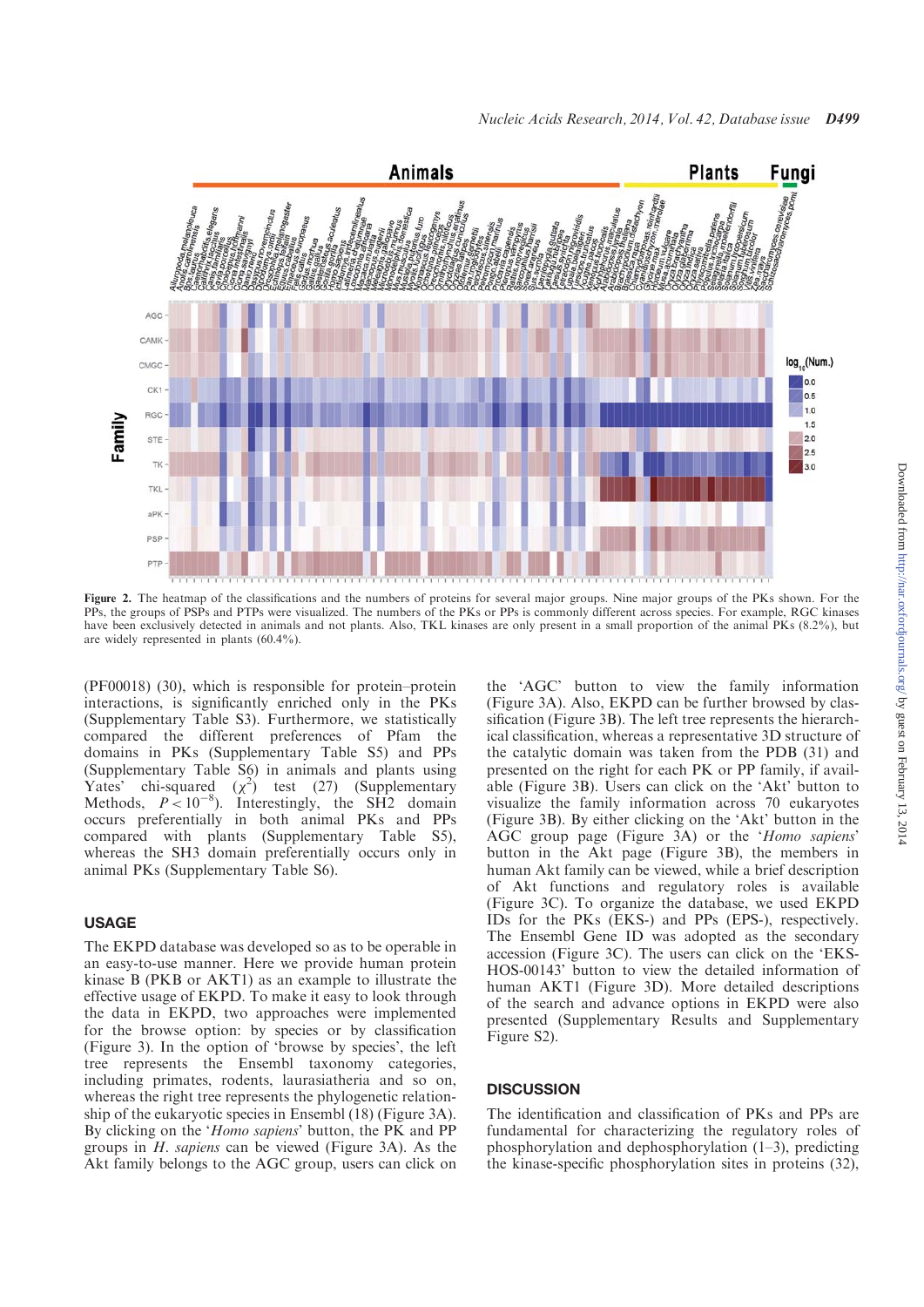

Figure 3. The browse option of EKPD. We provided two approaches for browsing the database: (A) By species. (B) By classifications. (C) For a PK or PP family, a brief description and the associated members are shown. (D) Detailed information on human AKT1.

modeling potential phosphorylation networks (33), detecting disease- or cancer-associated mutations (34,35) and providing potential targets for drug design (6,7). A comprehensive data resource with detailed annotation and classification information would be of great benefit for further studies.

A number of public databases have been previously developed, such as KinG (36), Protein kinase resource (PKR) (37), Kinase.com (1), Kinomer (9), KinMutBase (34) and MoKCa (35), for the PKs, and the PTP database (13,14) and PhosphaBase (38) for the PPs. The KinG database contains the PKs from five eukaryotic species S. cerevisiae, C. elegans, D. melanogaster, H. sapiens and A. thaliana (36), whereas PKR contains PK information for eight species (37). The most wellannotated resource is Kinase.com, which has classified PKs in 11 eukaryotes at the subfamily level (1). However, such an annotation is labor-intensive and largely dependent on manual curation. In this regard, the Kinomer classified PKs of 52 eukaryotic species at the group level (9). With identified PKs in human, KinMutBase (34) and MoKCa (35) were developed to contain disease- or cancer-associated mutations in PKs, respectively. For PPs, the PTP database contains the known information for PTPs across 61 species, whereas the PSPs have not been integrated (13,14). In addition, PhosphaBase collected >2800 known PPs from the scientific literature and public databases for 345 species, with an average number of eight PPs per organism (38). Thus, this data set is evidently far from being integrative.

In eukaryotes, a protein substrate is phosphorylated by PKs and dephosphorylated by PPs (33,39). The identification of kinase-phosphatase relations via their common substrates is helpful for understanding the reversible regulatory process of phosphorylation. Due to data limitations, we only analysed the kinase-phosphatase relations in H. sapiens. From the Phospho.ELM database (version 9.0), we obtained 2436 human phosphorylation sites modified by known PKs (40). Also, we took 317 dephosphorylation sites with known regulatory PPs from human DEPhOsphorylation Database (DEPOD) (39). With the two data sets, we detected 87 common substrates with 146 sites that had both upstream regulatory PKs and PPs (Supplementary Table S7). Based on the identified site-specific kinase-substrate and phosphatase-substrate relations, we reconstructed a human kinase-phosphatase network, containing 62 PKs, 50 PPs and 87 common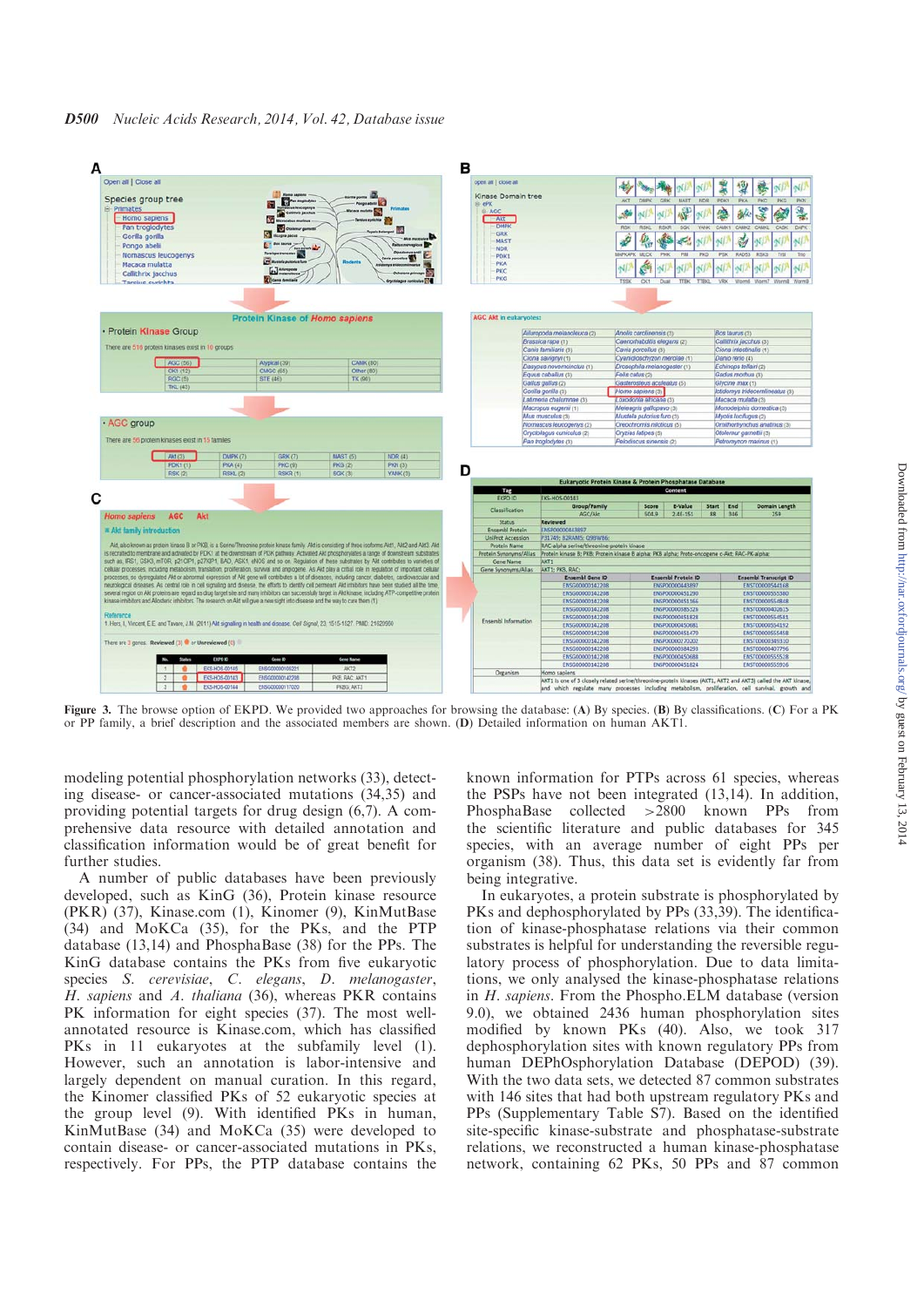

Figure 4. The kinase-phosphatase relations via common substrates. (A) A human kinase-phosphatase network was reconstructed with 62 PKs (pink), 50 PPs (blue) and 87 common substrates (green). (B) Cases of site-specific kinase-phosphatase relations. For example, the phosphorylation and dephosphorylation of T577 regulates the kinase activity of RPS6KA3 (Supplementary Table S7).

substrates (Figure 4A). In particular, there were 31 PKs and 5 PPs in the common substrates. The intensive interactions between PKs and PPs through common substrates suggest that the phosphorylation regulation is highly specific and dynamic. For example, human p90 ribosomal protein S6 kinase alpha-3 (RPS6KA3) is modified by MAPK3 at T577, which can be dephosphorylated by protein phosphatase 2C delta (PPM1D) to reduce the kinase activity (41) (Figure 4B and Supplementary Table S7). Furthermore, the S243 of transcription factor AP-1/c-Jun (JUN) is phosphorylated by GSK3A and dephosphorylated by PPP3CA, whereas the dephosphorylation regulates the c-Jun/Sp1 interaction (42,43) (Figure 4B and Supplementary Table S7).

Taken together, our database and the associated results provide a useful resource for further analysis, although improvement is still needed. For example, the specific nomenclatures for plant groups or families should be adopted, once a greater number of PKs and PPs have been experimentally identified in plants. Also, the classification and annotation information is not yet optimal for several species, as certain genomes are poorly annotated and have various types of errors. In this regard, the EKPD database will be continuously updated and improved as the current proteome sets are updated and more species are made available.

## SUPPLEMENTARY DATA

Supplementary Data are available at NAR Online, including [1, 2, 12–16, 18, 20, 27].

## ACKNOWLEDGEMENTS

The authors thank Wankun Deng, Lili Ma, Hongmei Zhang and Zhangyan Dai for their helpful comments during the database construction. Pacific Edit reviewed the article before submission.

## FUNDING

Funding for open access charge: National Basic Research Program (973 project) [2012CB910101, 2013CB933903 and 2012FY112900]; Natural Science Foundation of China [31171263 and 81272578]; International Science & Technology Cooperation Program of China Technology Cooperation Program of China [0S2013ZR0003].

Conflict of interest statement. None declared.

#### **REFERENCES**

- 1. Manning,G., Whyte,D.B., Martinez,R., Hunter,T. and Sudarsanam,S. (2002) The protein kinase complement of the human genome. Science, 298, 1912–1934.
- 2. Hanks,S.K. and Hunter,T. (1995) Protein kinases 6. The eukaryotic protein kinase superfamily: kinase (catalytic) domain structure and classification.  $FASEB$  J., 9, 576–596.
- 3. Kerk,D., Templeton,G. and Moorhead,G.B. (2008) Evolutionary radiation pattern of novel protein phosphatases revealed by analysis of protein data from the completely sequenced genomes of humans, green algae, and higher plants. Plant Physiol., 146, 351–367.
- 4. Julien,S.G., Dube,N., Hardy,S. and Tremblay,M.L. (2011) Inside the human cancer tyrosine phosphatome. Nat. Rev. Cancer, 11, 35–49.